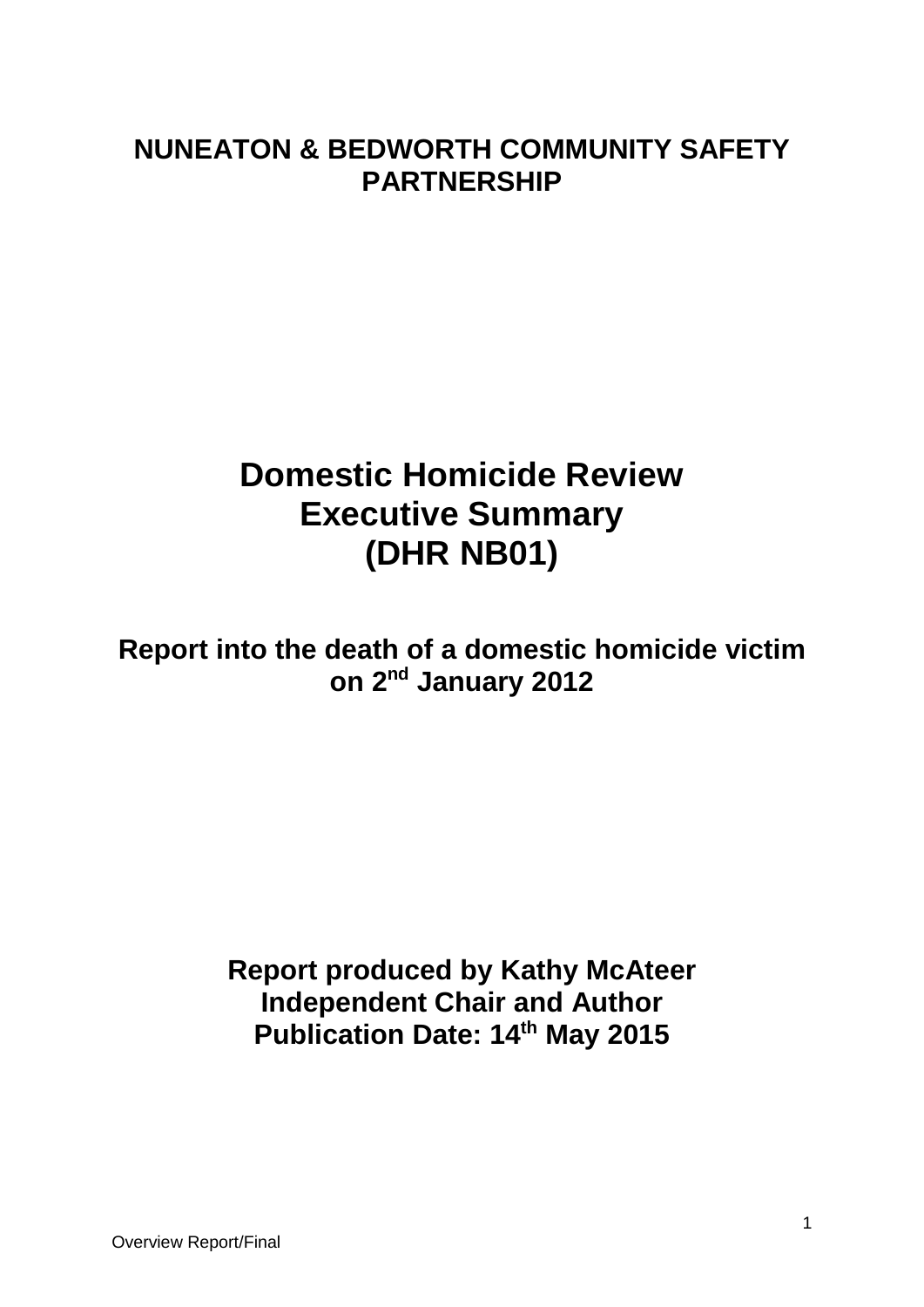## **INTRODUCTION**

This report of the Domestic Homicide Review (DHR) examines the circumstances and agency responses leading up to the homicide of the victim, 38 years, by her expartner. On 2<sup>nd</sup> January 2012, police were called to an address where the body of the victim was found in the boot of her car. Her ex-partner has subsequently been found guilty of murder. Forensic and post mortem evidence showed that the victim died at her home address as a result of receiving blunt force trauma to her neck.

The victim lived with the perpetrator and her adult son, and had just ended the relationship, having told the perpetrator that he must move out of her house. Records indicated that there was a history of domestic abuse incidents between the perpetrator and victim and between the perpetrator and his previous partners. The victim and perpetrator were known to MARAC (Multi Agency Risk Assessment Conference) and a long term risk management plan was in place.

### **Purpose of a Domestic Homicide Review**

Domestic Homicide Reviews were established on a statutory basis under Section 9(3) of the Domestic Violence, Crime and Victims Act (2004). Domestic Homicide Reviews are not inquiries into how a victim died or who is to blame. These are matters for Coroners and criminal courts. Neither are they part of any disciplinary process. The purpose of a Domestic Homicide Review is to:

- Establish what lessons are to be learned from the domestic homicide regarding the way in which local professionals and organisations work individually and together to safeguard victims;
- Identify clearly what those lessons are both within and between agencies, how and within what timescales they will be acted on, and what is expected to change as a result;
- Apply these lessons to service responses including changes to policies and procedures as appropriate; and
- Identify what needs to change in order to reduce the risk of such tragedies happening in the future to prevent domestic violence homicide and improve service responses for all domestic violence victims and their children through improved intra and inter-agency working.

The review was conducted to fulfil the requirements bought in under Section 9 of the Domestic Violence, Crime and Victims Act (2004) and was delivered in accordance with the Home Office guidance - 'Multi-Agency Statutory Guidance for the conduct of Domestic Homicide Reviews' and followed the key processes that are outlined within the 'Warwickshire Domestic Homicide Review - Multi Agency Policy and Procedures'. Real names have not been used in public documents including the terms of reference, the overview report and executive summary.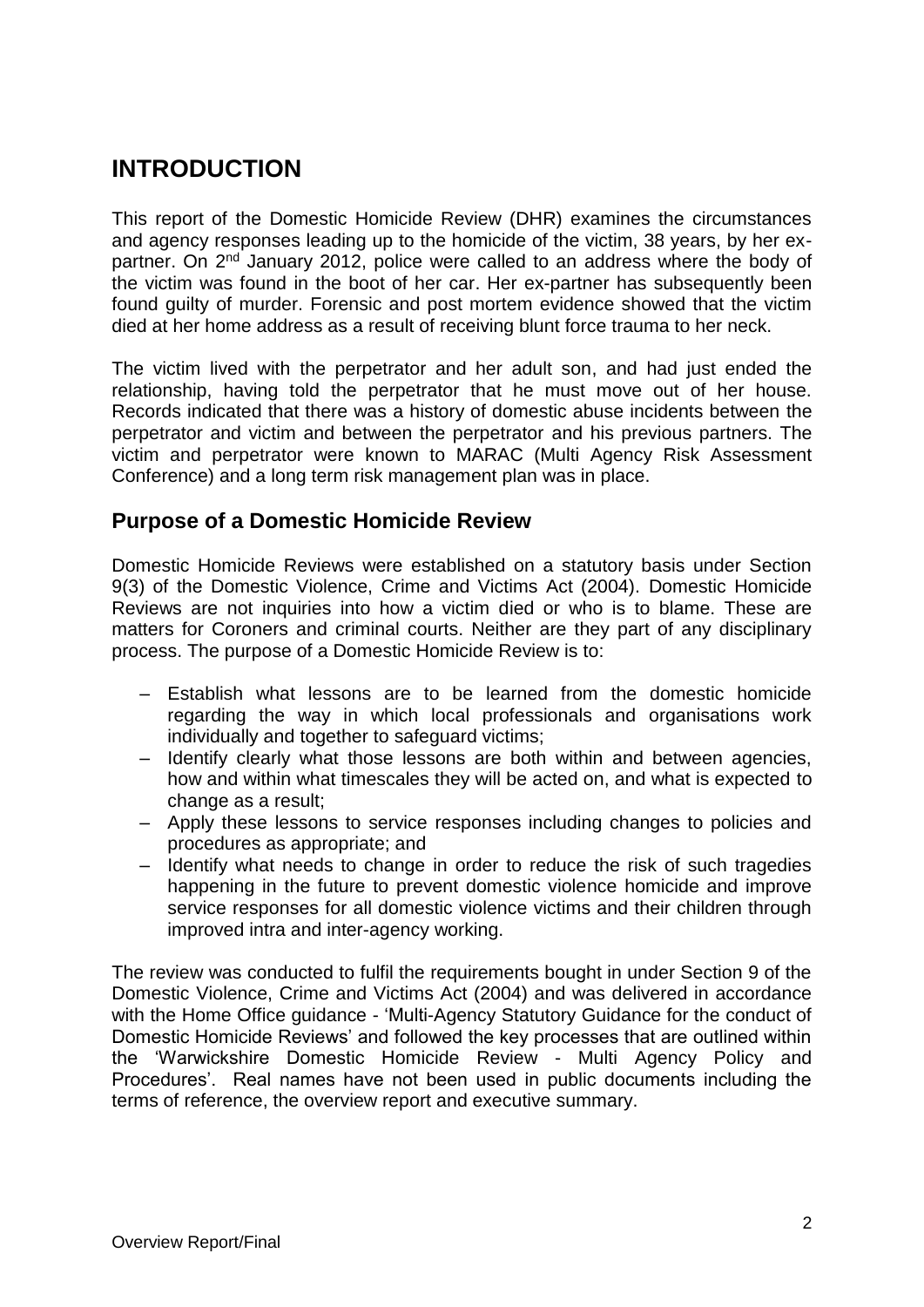### **The Review Process**

The homicide happened on  $2^{nd}$  January 2012 and Nuneaton & Bedworth Community Safety Partnership (NABSCOP) was notified by Warwickshire Police on 5<sup>th</sup> January 2012. The review was commissioned jointly by Nuneaton and Bedworth Borough Council and Warwickshire County Council on behalf of NABSCOP and the Home Office were notified of the decision to undertake the review on 2<sup>nd</sup> February 2012. An independent chair and author was selected from a pool of chairs/authors through a selection process. The Panel was selected by the respective agencies on the basis that they had no direct operational responsibility for the case. This included representation from a voluntary sector specialist domestic violence organisation. There were no conflicts of interests. A Terms of Reference was agreed at the first meeting of the Panel on 5<sup>th</sup> March 2012. Panel Membership:

| <b>Agency</b>                    | <b>Position</b>                          |
|----------------------------------|------------------------------------------|
| Independent Chair &              | Independent social care consultant       |
| Author                           |                                          |
| <b>Warwickshire Probation</b>    | <b>Assistant Chief Officer</b>           |
| Trust                            |                                          |
| <b>Warwickshire Police</b>       | Detective Chief Inspector, Protecting    |
|                                  | <b>Vulnerable People Department</b>      |
| <b>Warwickshire County</b>       | <b>Operations Manager</b>                |
| <b>Council Children's</b>        |                                          |
| <b>Services</b>                  |                                          |
| Coventry &                       | Lead Nurse for Safeguarding Children     |
| Warwickshire                     | and Vulnerable Adults                    |
| Partnership NHS Trust            |                                          |
| <b>Warwickshire County</b>       | Domestic Abuse Manager                   |
| <b>Council Community</b>         | Domestic Abuse Admin Officer             |
| <b>Safety and Substance</b>      |                                          |
| <b>Misuse Team</b>               |                                          |
| Nuneaton & Bedworth              | Housing and Communities Manager          |
| Borough Council -                | <b>Communities Manager</b>               |
| <b>Housing &amp; Communities</b> | <b>Communities Officer</b>               |
| <b>NABSCOP</b> (Nuneaton &       | Chair                                    |
| <b>Bedworth Safer</b>            |                                          |
| Communities                      |                                          |
| Partnership)                     |                                          |
| Refuge                           | <b>Senior Operations Manager</b>         |
| North Warwickshire               | <b>Policy Support Manager (Observer)</b> |
| <b>Borough Council</b>           |                                          |
| <b>Warwickshire North</b>        | <b>Lead Nurse Safeguarding Adults</b>    |
| <b>Clinical Commissioning</b>    | Warwickshire                             |
| Group (CCG) (NHS                 |                                          |
| England)                         |                                          |

The process began by identifying agencies that had contact with the victim and/or the perpetrator and/or his previous partners and children. This included 17 agencies, all of which were potential support agencies for the victim or had knowledge of or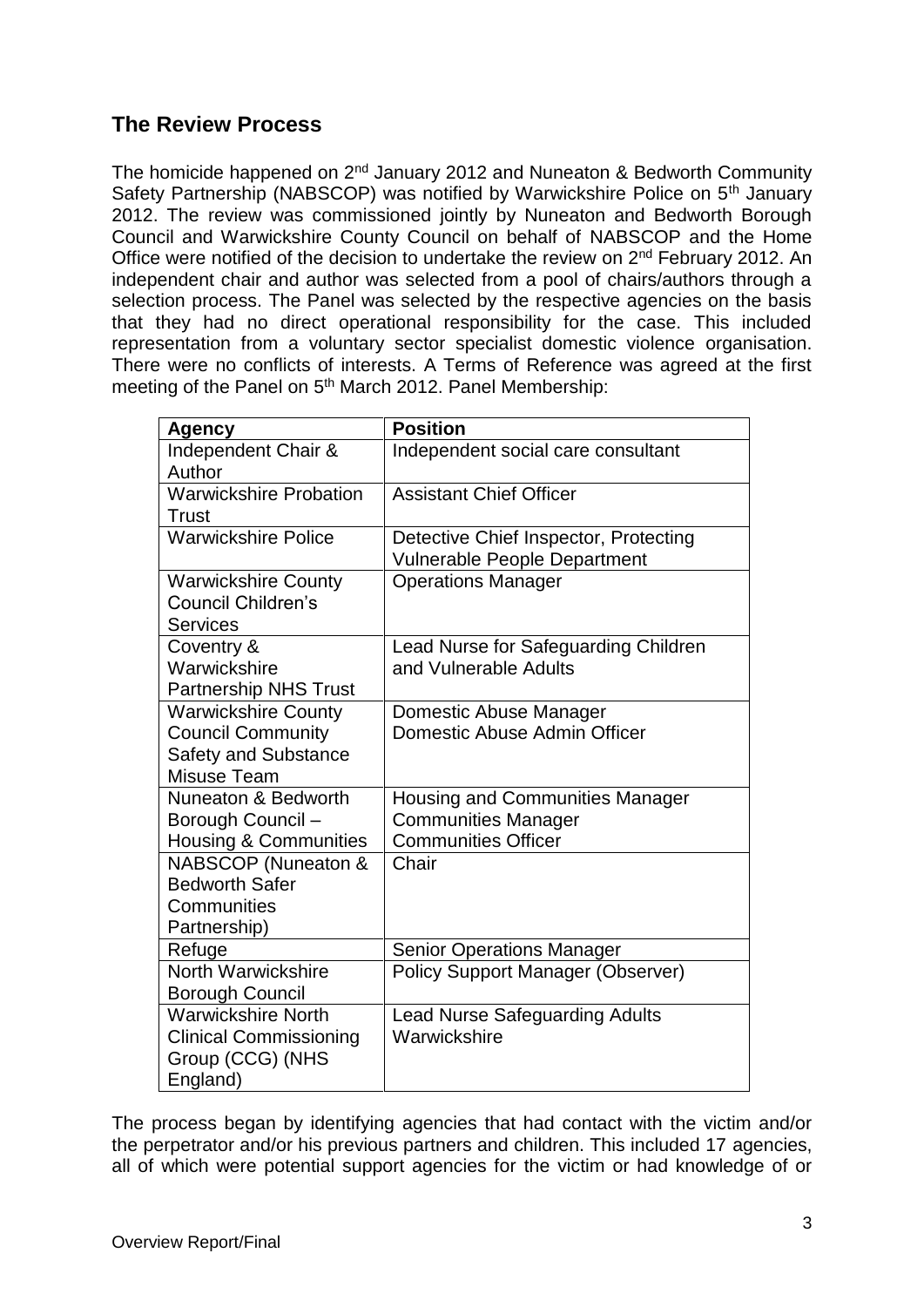contact with the perpetrators, or his ex-partners and children. Information on the deceased and perpetrator and their key relationships was collected from 2008, with agencies asked to include the date of their first contact with any of the parties, and to highlight any relevant information prior to 2008 that the Panel should consider.

### **Agencies submitting information to the review included**:

The following 10 agencies had recorded contact with one or more of the parties identified within the review timescale and held information relevant to the review:

- Coventry & Warwickshire Partnership NHS Trust
- ▶ George Eliot Hospital
- $\triangleright$  GP Practice
- $\triangleright$  Refuge (including IDVA)
- $\triangleright$  South Warwickshire NHS Foundation Trust
- Warwickshire County Council Children's Services
- Warwickshire Domestic Violence Support Services
- Warwickshire Police
- Warwickshire Probation Trust
- $\triangleright$  West Midlands Ambulance Service

Of these, only 5 agencies had any contact with, or knowledge of, the victim prior to her death. They are:

- Coventry & Warwickshire Partnership NHS Trust
- $\triangleright$  GP Practice
- $\triangleright$  Refuge and IDVA
- **▶ Warwickshire Police**
- ▶ Warwickshire Domestic Violence Support Services

Each agency and/or service that has had contact with victim and/or perpetrator, their previous partners or children, was asked to submit 2 key documents as follows:

- $\triangleright$  A chronology of events detailing in date order all contacts with the named individuals
- $\triangleright$  An individual management report (IMR) detailing key information, based on the key lines of enquiry, including:
	- o An analysis of the involvement of all services within the agency including contact and actions taken, outcome of any assessments undertaken, support and services delivered and offered, decision points and reasons for decisions taken
	- $\circ$  the effectiveness or otherwise of inter-agency working, the triggers for information sharing and any missed opportunities to share information
	- o learning points and proposed actions for the agency/service
	- o learning points and proposed actions for improving inter-agency working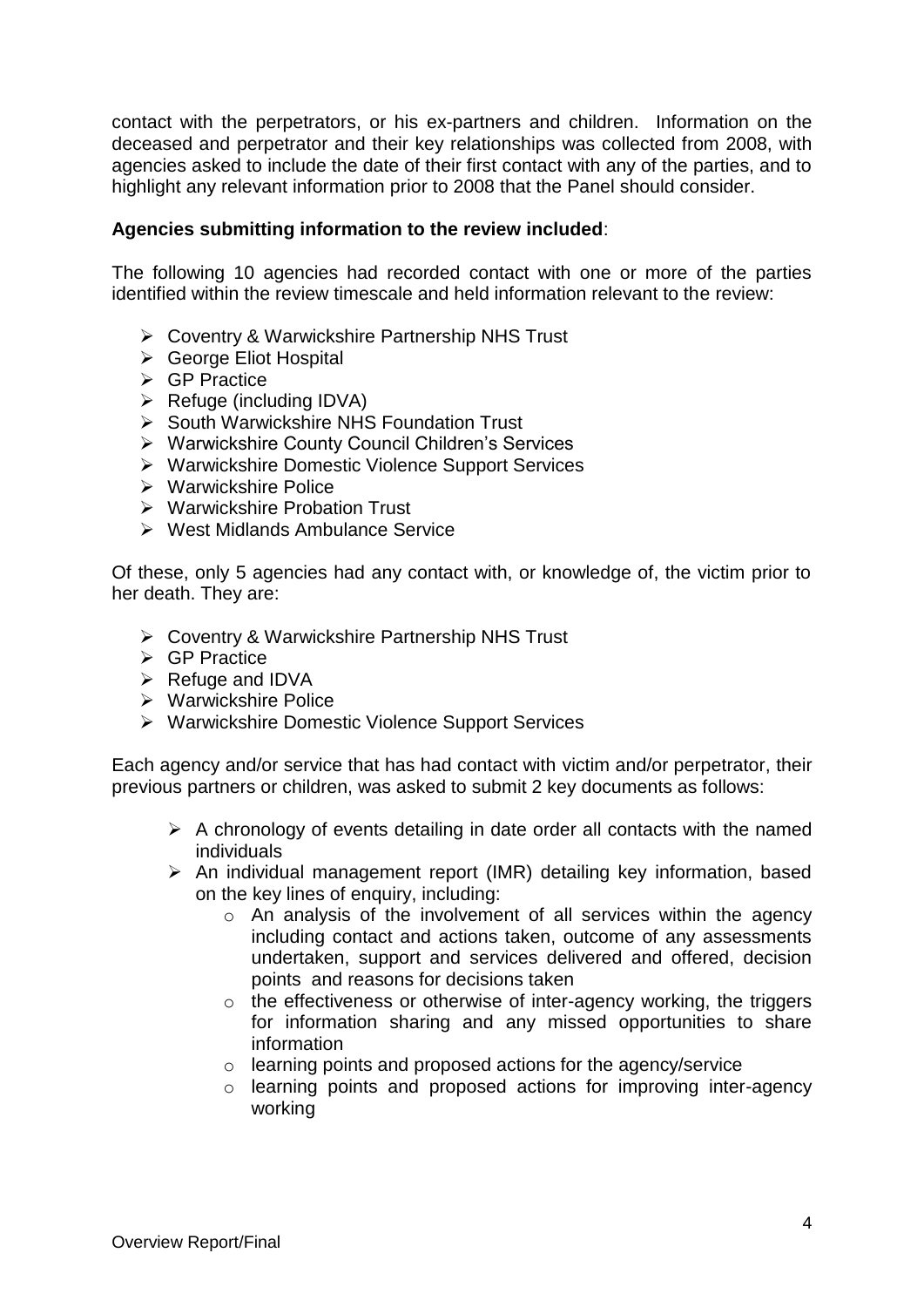A standard format for both the chronology and the IMRs was used for consistency and ease of analysis. CWPT completed an internal Serious Incident Report in conjunction with the IMR.

### **The Panel also considered the following additional information**:

- MARAC processes, using the IMR format
- MARAC minutes
- a presentation by a CAADA accredited independent consultant on the DASH risk assessment process and what constitutes best practice
- Warwickshire Police Standard Operating Procedure
- Preliminary report of the MARAC Quality Assurance programme for Warwickshire North MARAC
- A copy of the court transcript relating to psychiatric evidence, the Judge's summary and sentencing.

**Family & friends:** In addition, contact was made with family, friends and employer and they were invited to contribute following conclusion of the criminal trial. This included contacting the victim's and the perpetrator's parents and other family members, the perpetrator via the prison governor, the victim's employer, and 8 other friends and acquaintances identified during the police investigation. Of these, 4 people responded, including two friends of the victim, one close relative and her employer. One friend was unable to contribute due to illness. Contributions were through a mixture of face to face meetings, telephone calls and written submission. The perpetrator responded to decline to be involved.

### **Terms of Reference of the Review:**

The Terms of Reference were agreed by the Panel and NABSCOP as follows:

- To establish whether it was known, or could have been suspected, that the perpetrator posed a serious risk to the victim or other partners, and whether any action could have been taken to prevent the homicide. To establish whether the homicide was predictable or preventable.
- To establish how effective agencies were in identifying the victim's vulnerability to domestic abuse and the level of risk to which she was exposed, and whether the single agency and inter-agency responses were appropriate and proportionate in supporting the victim and her family.
- To establish how easily the families of both victims and perpetrators of domestic abuse are able to access appropriate and timely support.
- To establish how well agencies work together and to identify any gaps and/or changes that are required to strengthen inter-agency practice, policies and procedures to improve the identification of, and safeguarding of, people subject to domestic abuse in Nuneaton and Bedworth, Warwickshire, and perhaps more widely, in the future.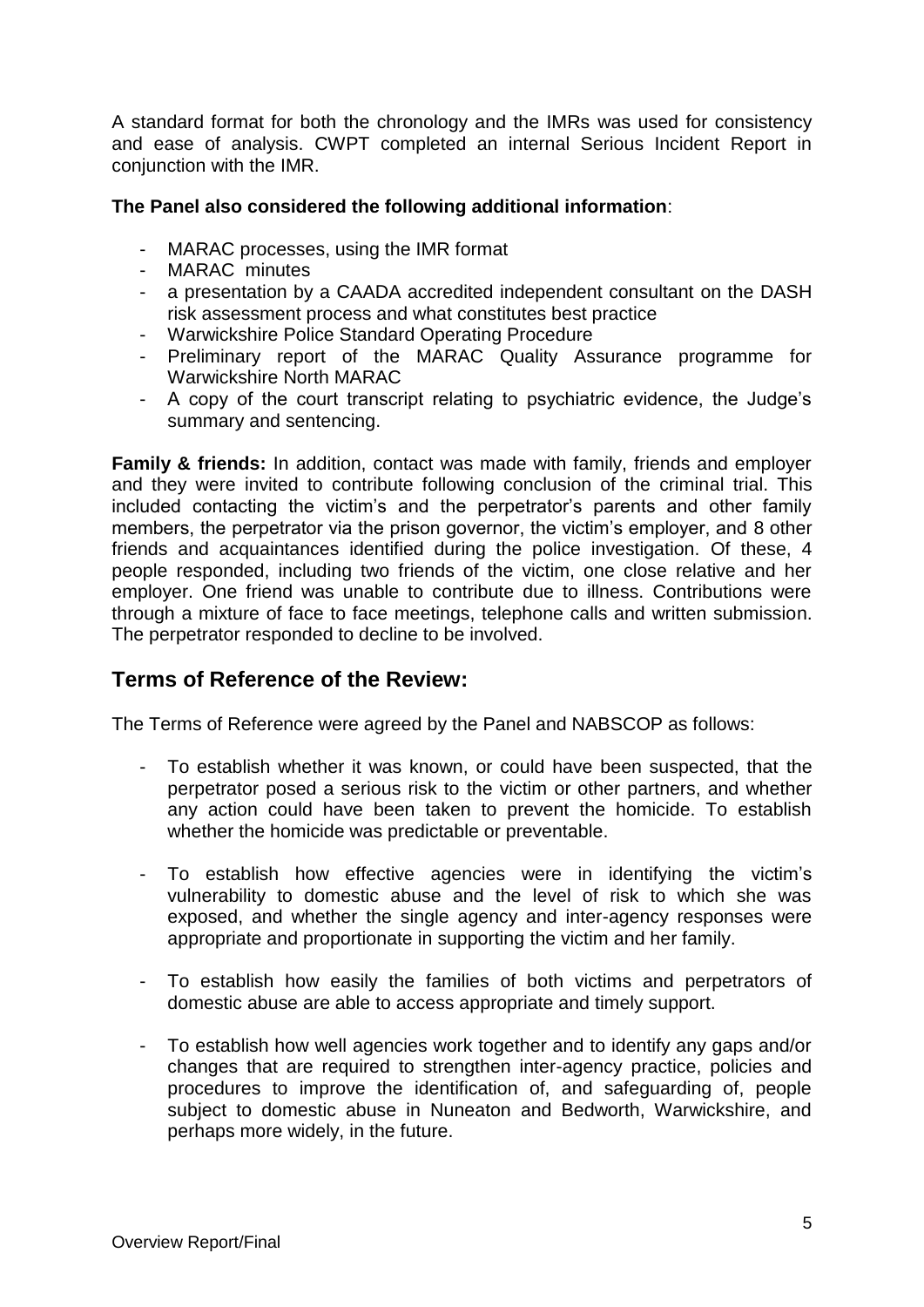- To identify from both the circumstances of this case, and the homicide review processes adopted in relation to it, whether there is learning which should inform policies and procedures in relation to homicide reviews nationally in future and make this available to the Home Office

### **Key Lines of Enquiry**

Records suggested that there have been known incidents of domestic abuse since 2008. The review requested information focussed on the period from 2008 to the date of homicide, but with the proviso that any relevant information preceding this date is also brought to the attention of the panel.

- **a) History of Events and Relationships:** What was the history of the relationship between the victim and perpetrator, between the victim and previous partners and between the perpetrator and his previous partners, and, in each relationship, their children? How were these linked? What was the sequence of events up to the date of the homicide?
- **b) Information:** How was information about the victim and perpetrator received and addressed by each agency and how was this information shared between agencies? What were the trigger points for sharing information, and were there missed opportunities when sharing information may have made a difference? What were the thresholds for decision making?
	- **c) Risk Assessments:** What assessments were completed to assess the risks to the victim? What risk assessments were completed on the perpetrator and how did these impact on the risk assessment? What were the outcomes of assessments and what actions were taken? Which of these were completed by a single agency and which were multi-agency?
	- **d) Contact with and Support from agencies:** What contact did each agency have with the victim and perpetrator, wider family members and children from their respective relationships? What support did each receive and from whom? What processes were followed and what were the key decision points, and why? Was there any additional action that could have been taken, and would it have made a difference (missed opportunities)?

### **SUMMARY OF EVENTS:**

On Monday 2nd January 2012, police were called to the home of the perpetrator's parents by his father. The perpetrator was present at the address having arrived there in a car belonging to the victim. On police attendance the victim's body was found in the boot of the car. The perpetrator was arrested on suspicion of murder. Police enquiries indicated that the victim died at her home address and that her death was caused by a neck injury. The perpetrator was charged with murder and found guilty in June 2013. Forensic and post mortem evidence found that the victim died at her home address as a result of receiving blunt force trauma to her neck.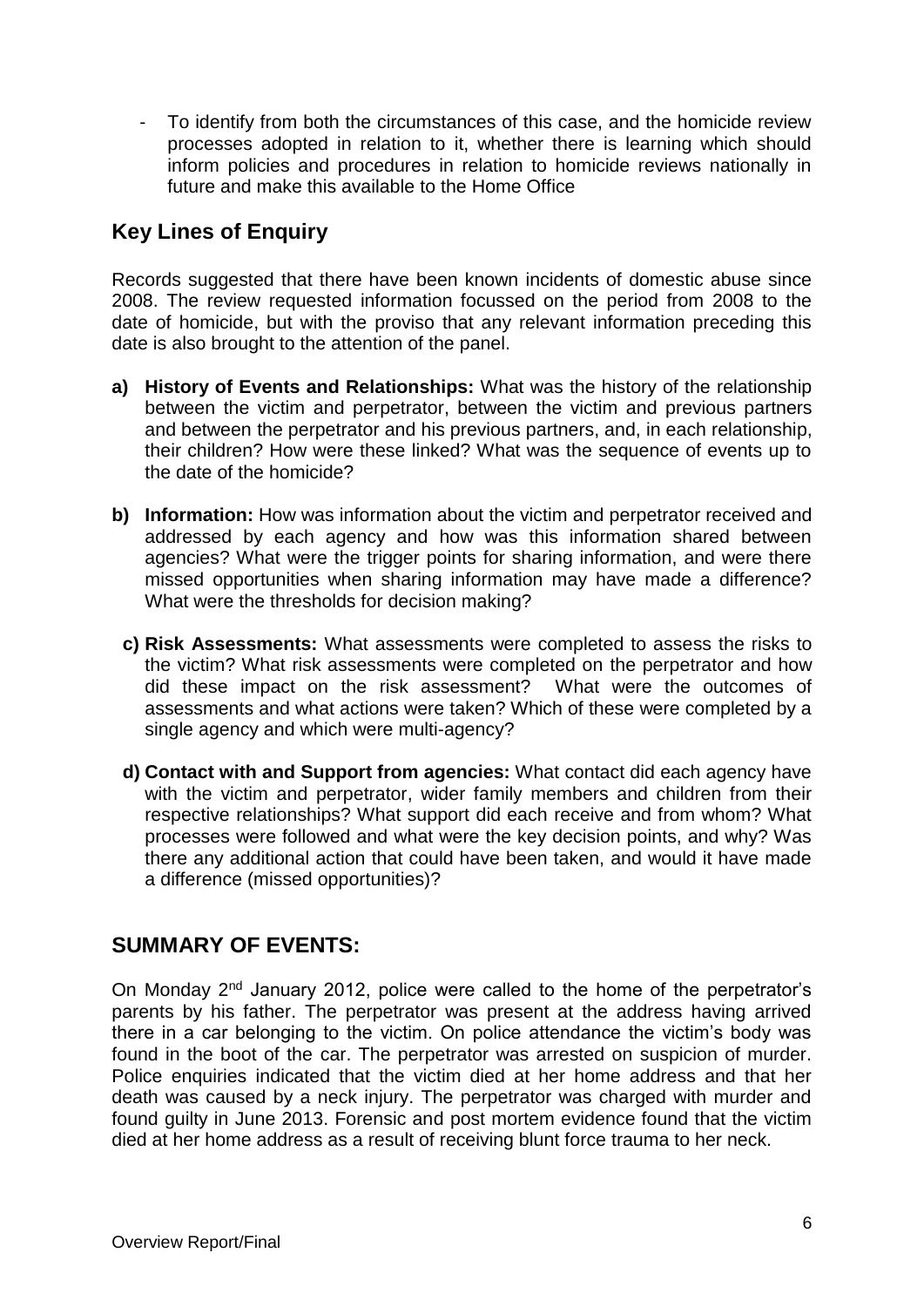The victim and perpetrator had been living together at the victim's house, along with her adult son. Though they spent Christmas together, they were splitting up after the New Year holiday, and the perpetrator was due to move out on  $3<sup>rd</sup>$  January. On the night of the homicide, the perpetrator was working as doorman at a local pub, and the victim was at the same pub as a customer, enjoying the celebrations. They returned home together and were arguing prior to the victim getting undressed and getting into bed. The perpetrator strangled the victim and hit her with some force. Despite the risk of being disturbed by the victim's son and his girlfriend, the perpetrator showered, subsequently concealed the victim's body in the boot of her car, and told plausible lies to explain her absence. The body remained in the car boot for 30 hours, during which time the perpetrator was driving the car and had his young children present.

### **The Victim**

The victim was a 38 year old woman who at the time of her death was living in Nuneaton with the perpetrator and with her 20 year old son from a previous relationship. Described as confident, strong and independent, she was attractive, popular and fun to be with and was someone who knew her own mind. She did not see herself as a victim of domestic violence and abuse and thought she could handle the perpetrator. The victim met the perpetrator in March/April 2010. Having separated from the perpetrator in March 2011, the relationship had resumed a few months prior to the homicide. However, at the time of the homicide the victim had tried to end the relationship and asked the perpetrator to leave.

### **The Perpetrator**

The perpetrator was 31 at the time of the homicide and had been in a relationship with the victim since March/April 2010, having separated from his wife. Evidence suggests that the perpetrator was manipulative and charming, he could be kind and loving, but would quickly turn nasty. He often lied, but was very plausible. He frequently stole from the victim. The perpetrator was a strongly built man whose behaviour was driven by jealousy and wanting to control the victim, often by making threats or damaging her property, than through actual physical violence.

The perpetrator was known to Mental Health services during May/June 2009 and then from August 2011 until the homicide. There was no specific diagnosis and the episodes were initiated by overdoses/suicide attempts, usually while under the influence of drugs or alcohol. There was no evidence of, or diagnosis of, a psychotic illness. Psychiatric evidence presented during the trial suggested that the perpetrator may have a personality disorder characterised by jealousy, being impulsive, frequent aggression and being a habitual liar, but did not have a truly psychotic illness.

The perpetrator has 2 known previous partners, with whom he has a total of 4 children, and there is a known history of domestic abuse against partners, not all of which were disclosed to the police. Evidence from the trial suggests that jealousy contributed to the break-up of his relationships with women. The judge, in his summing up, describes the perpetrator as a threat to any woman with whom he has an intimate relationship.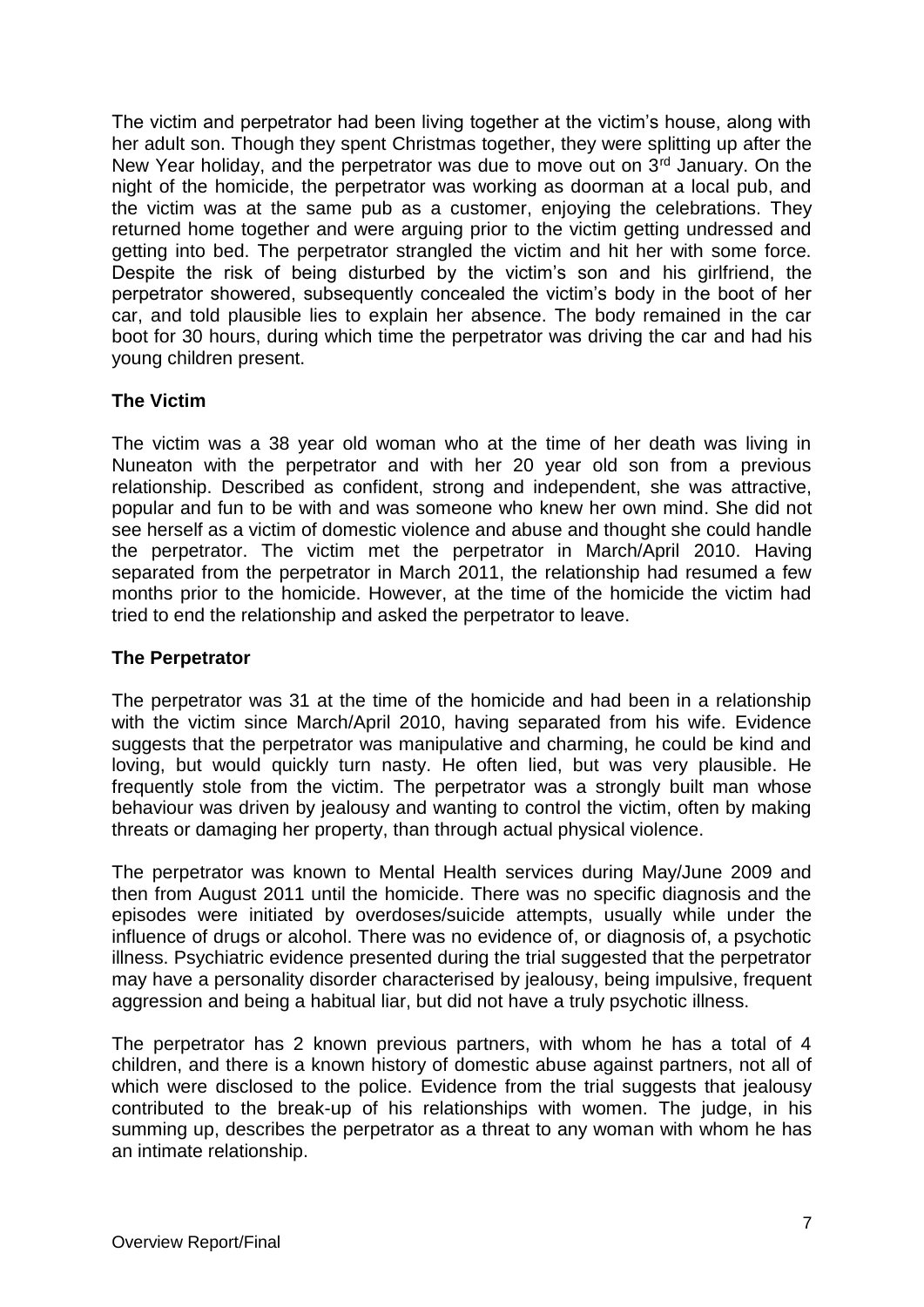The perpetrator was well known to the police with 12 previous convictions for 24 offences including driving offences, burglary, theft, common assault, criminal damage, breach of community orders, and a caution for handling stolen goods. He was also arrested but not charged for 4 domestic abuse incidents including assault occasioning actual bodily harm and criminal damage, threats to kill and theft, in relation to the victim, and common assault with a previous partner. In addition there were warrants issued in relation to civil matters – that is, by the Child Support Agency (CSA) in relation to unpaid child support.

### **Timeline**

A friend of the victim witnessed what she believes to have been the first incident of domestic abuse around August bank holiday 2010, when the perpetrator hit/pushed the victim in the street causing her to fall. This was not reported to police or any agency. The first incident of domestic abuse to be reported to the police was in March 2011, when he damaged a phone, resulting in the perpetrator being bailed with conditions not to contact the victim. The victim withdrew her complaint in early April 2011, when it was also known that the perpetrator was in breach of the bail conditions. At this point the victim was stating that they were not in a relationship.

The second and most serious incident of domestic abuse happened later in April 2011 in front of the perpetrator's children, when he allegedly attempted to throttle the victim. Initially, the victim refused to give more information about this, until there was a further incident in May 2011, when the perpetrator damaged her car. At this point the April incident was assessed as high risk and referred to MARAC.

Evidence suggests that the perpetrator was extremely controlling, using threats and fear more than actual physical violence. Though the perpetrator was bailed with conditions during this period there were 2 further incidents reported, in May 2011 and in August 2011.

Bail conditions were lifted in September 2011 when all charges against the perpetrator were dropped due to lack of supporting evidence. Records suggest, and friends confirmed, that he and the victim had recommenced their relationship and were living together, and continued to do so until her murder in January 2012. During this latter period, the victim was reported by friends as becoming more secretive – the victim had also started a new job and told work colleagues that she was single. Prior to Christmas, the victim told the perpetrator, friends and family that she was ending the relationship and that the perpetrator was moving out on 3<sup>rd</sup> January 2012.

During this period, the perpetrator was receiving support from Mental Health services for depression and suicide attempts, resulting in a short admission for treatment. Discharge was planned for 23<sup>rd</sup> December though he subsequently discharged himself against medical advice one day early, on 22<sup>rd</sup> December 2011. On the same day the victim was admitted to A & E following an overdose. She disclosed that the relationship was troublesome and she "wanted it all to stop". The homicide happened one week later, on 2nd January 2012.

### **KEY FINDINGS**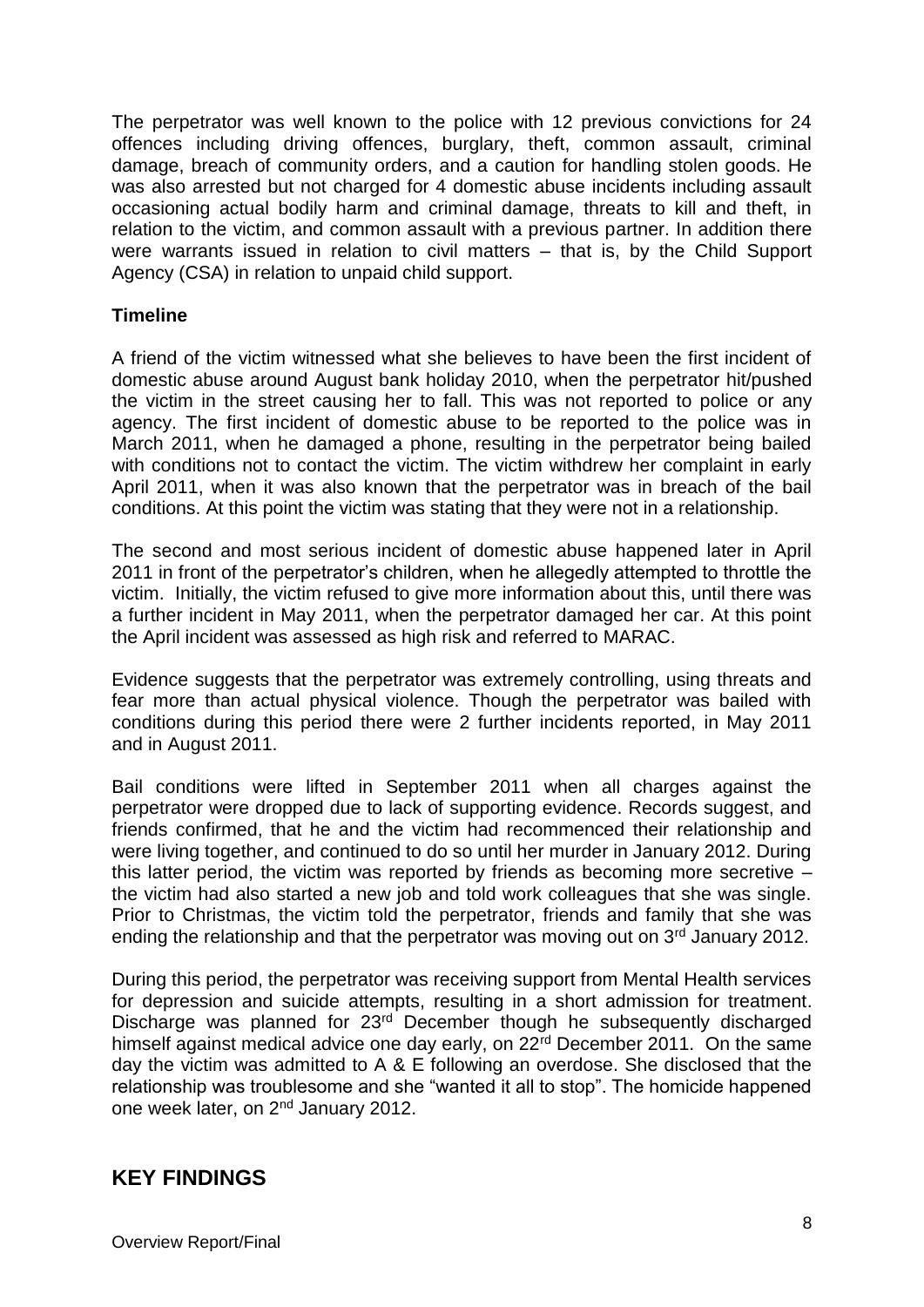The general consensus of the review panel was that serious harm to the victim could have been predicted but it is less clear as to whether homicide could have been predicted, and that agency intervention is unlikely to have prevented the victim's death, given the information that has come to light through the review. No single agency held the full information about the circumstances, some of which was only known to the victim and friends. It is difficult to judge whether, had full information been shared in a timely manner, the multi-agency picture would have been different. There was a history of domestic abuse and clear evidence that the victim was at high risk of serious harm, based on the following factors:

- there had been a serious throttling incident and repeated threats to kill
- there was an emerging pattern of escalation
- the victim stated in May 2011 that he would kill her
- $-$  the evidence from friends suggest that the risks were very high  $-$  he was perceived as dangerous and they, and the victim, believed he was capable of killing her
- there was evidence from mental health services that the perpetrator had issues relating to anger and the breakdown of relationships
- the victim was trying to end the relationship

However, this is a fairly typical profile of many similar high risk domestic abuse cases referred to MARAC. The probability of homicide in similar cases with these factors is usually low, though this statement needs a cautionary note as it is not known whether this is because the risks were not as well managed in this case compared to other cases, and the risks would have been increased due to the victim's lack of engagement with support agencies. Though the review has identified a number of weaknesses in inter-agency practice related to domestic abuse, including improvements that are required to the MARAC process and how agencies implement MARAC procedures, the panel does not feel, on balance, that this would necessarily have impacted on the outcome. The Panel believes that the homicide could not be prevented for the following reasons:

- The full pattern and extent of the abuse was only known to the victim and a few close friends – when police were involved, the victim was reluctant to provide detailed evidence to support charges and would usually withdraw complaints
- There were regular attempts by support agencies to engage the victim and offer support – she did not see herself as a victim and was clear about her decision to decline support
- Despite appearing to understand the level of risk posed by the perpetrator (i.e. predicting that he would kill her and understanding that he was capable of doing so), she also appeared to believe that she could handle him.

None of this is unusual within a cycle of abuse and creates challenges for statutory agencies and voluntary organisations within the field of domestic abuse to reach out to victims and work effectively with them to both fully identify the risks and to put in actions to reduce them.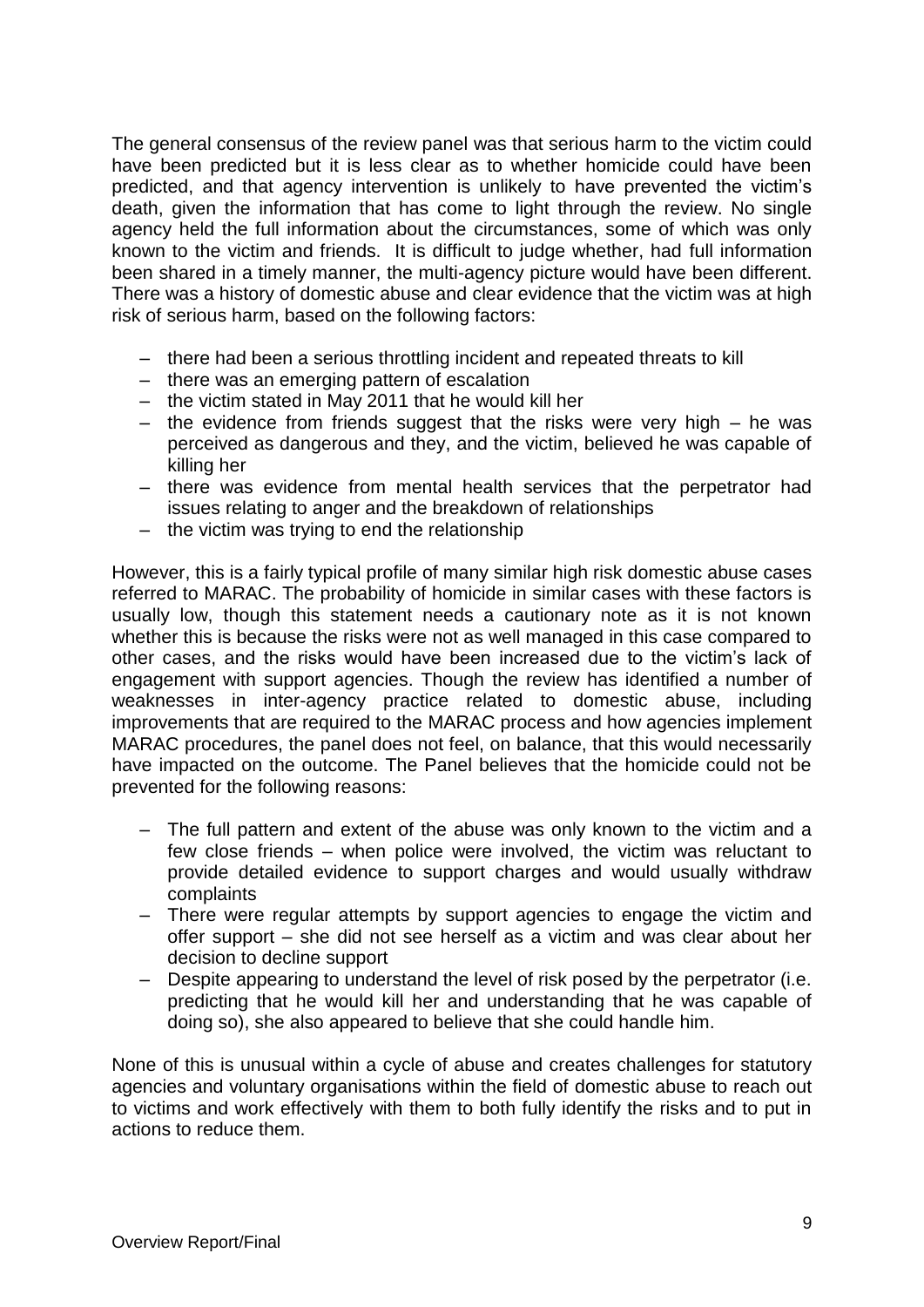The overarching lessons that have been learnt from the review include lessons regarding agency and multi-agency intervention that may have impacted on the outcome, as well as general lessons on how practice could be improved and could therefore make a difference to how victims at risk of serious harm or homicide are supported across Warwickshire in the future.

- 1. The implementation of MARAC processes by agencies, and the MARAC administrative procedures that were in place at the time, were inadequate
- 2. Information that was known by agencies was not shared in a timely way.
- 3. There were missed opportunities by agencies to identify indicators of domestic abuse, or when they did, to assess the risks or develop appropriate strategies to address the issues or offer timely support.
- 4. The inability to apply sanctions following breaches of police bail conditions led to the victim believing that police were powerless to act
- 5. Each incident was risk assessed in isolation of the wider history and circumstances
- 6. There was a failure to refer repeat incidents to MARAC, who did not therefore have the full information available to enable an effective understanding of the escalation of risk and to develop an appropriate risk management plan
- 7. There were no strategies in place for identifying and engaging high risk victims who repeatedly decline support.

### **RECOMMENDATIONS**

The recommendations of the panel are set out below. It should be noted that many of the recommendations set out in this report have already been implemented by the MARAC and by key agencies. The Action Plan arising from this review will therefore give timescales that may pre-date completion of the report.

### **Safer Warwickshire Partnership Board**

- 1. Safer Warwickshire Partnership Board to develop Domestic Violence and Abuse Procedures that include:
	- a. Clear, written policies for all agencies in the county explaining when and how to refer to specialist domestic violence support services e.g. Refuge (for accommodation services) and Stonham Home Group (the organisation now running IDVA and outreach services in the county) to ensure vulnerable victims do not fall between services.
	- b. A process to ensure that feedback is requested and given on the outcome of referrals, especially if no contact can be made or support is declined, so that alternative options can be explored.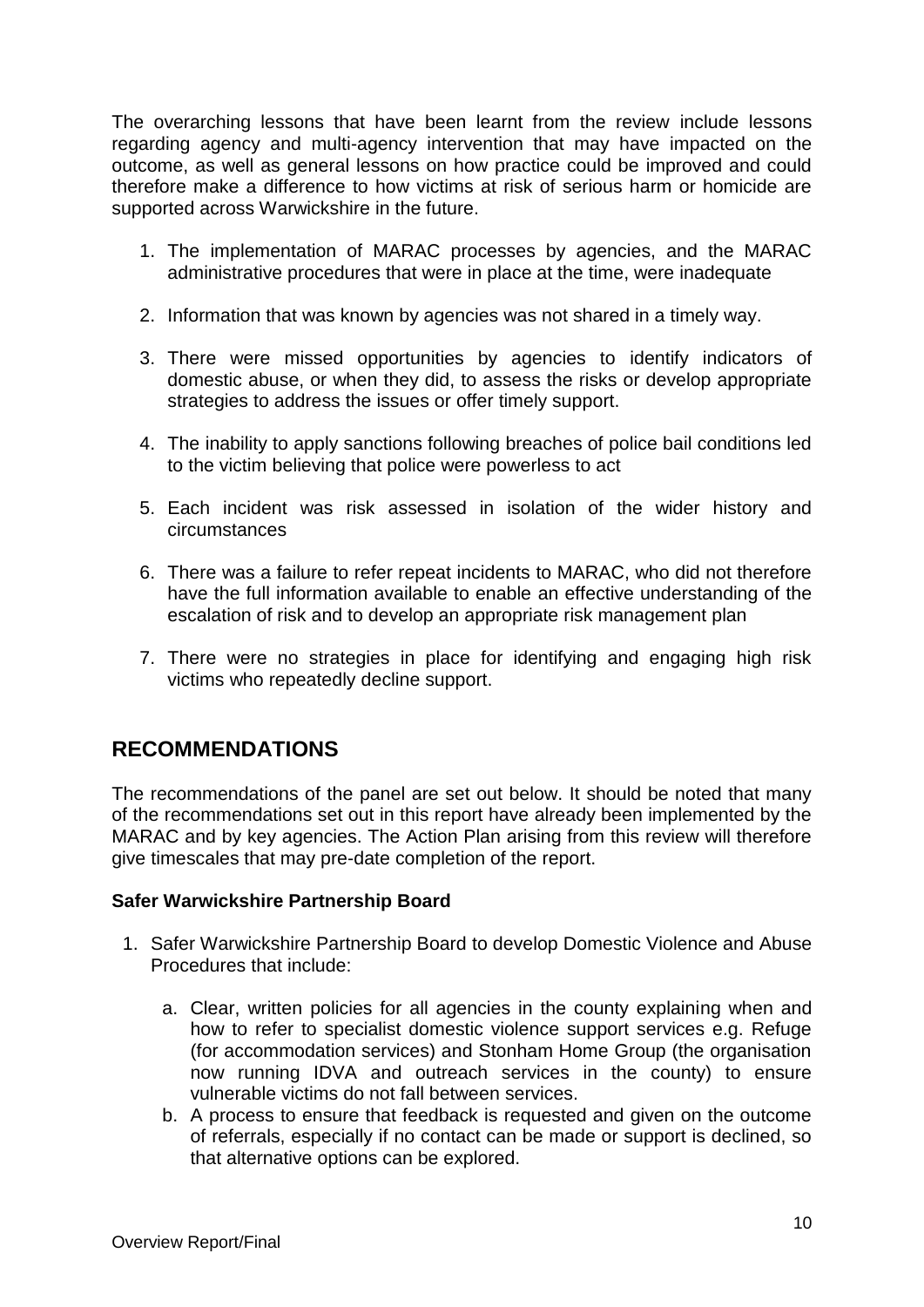- c. A reminder to officers/agencies investigating or reporting domestic abuse incidents of the importance of recording the full names and home addresses of any children witnessing domestic abuse – this is especially important when they are visiting a parent and are not residing at their usual home address
- 2. Safer Warwickshire Partnership Board to direct the MARAC Steering Group to take the following actions to improve the DASH risk assessment process and :
	- a. Develop and implement multi-agency training on the use of DASH to assess risks and ensure that risk assessments are
		- i. in line with CAADA guidelines
		- ii. use professional judgement in cases where the victim is unable or reluctant to fully disclose information that might highlight the risks more
		- iii. take into account the history and full circumstances of the case
		- iv. repeated when circumstances change i.e. following a withdrawal of statement, a breach of police bail conditions and when a decision is made not to charge
	- b. Explore the options for developing risk assessments of the risks posed by perpetrators, and linked to this, the identification of serial abusers.
- 3. Safer Warwickshire Partnership Board delivers a public awareness campaign (e.g. production of information leaflets / posters which can be distributed throughout agencies) that addresses the myths about stereotypical victims of abuse.
- 4. Safer Warwickshire Partnership Board develops an Information Sharing Protocol, with accompanying guidance, for all partner agencies regarding sharing information within DHRs. This should include guidance on collecting information in a timely way so that any information that cannot be shared with the Panel pre-trial has been secured internally, thus avoiding the difficulty caused by staff moving on or forgetting detail.
- 5. The Chair of the Safer Warwickshire Partnership Board raises with the Home Office and with CAADA the following national concerns:
	- a. The lack of sanctions available to police regarding breaches of police bail.
	- b. The need for CAADA to revise the guidance on the definition of repeat incidents, to include incidents where bail conditions have been breached
- 6. The Chair of the Safer Warwickshire Partnership Board raises with the CPS the following national concern: that the CPS explores whether there are opportunities to speed up the process for progressing charges to reduce the risks of withdrawal or retraction

### **Warwickshire County Council – Community Safety and Substance Misuse**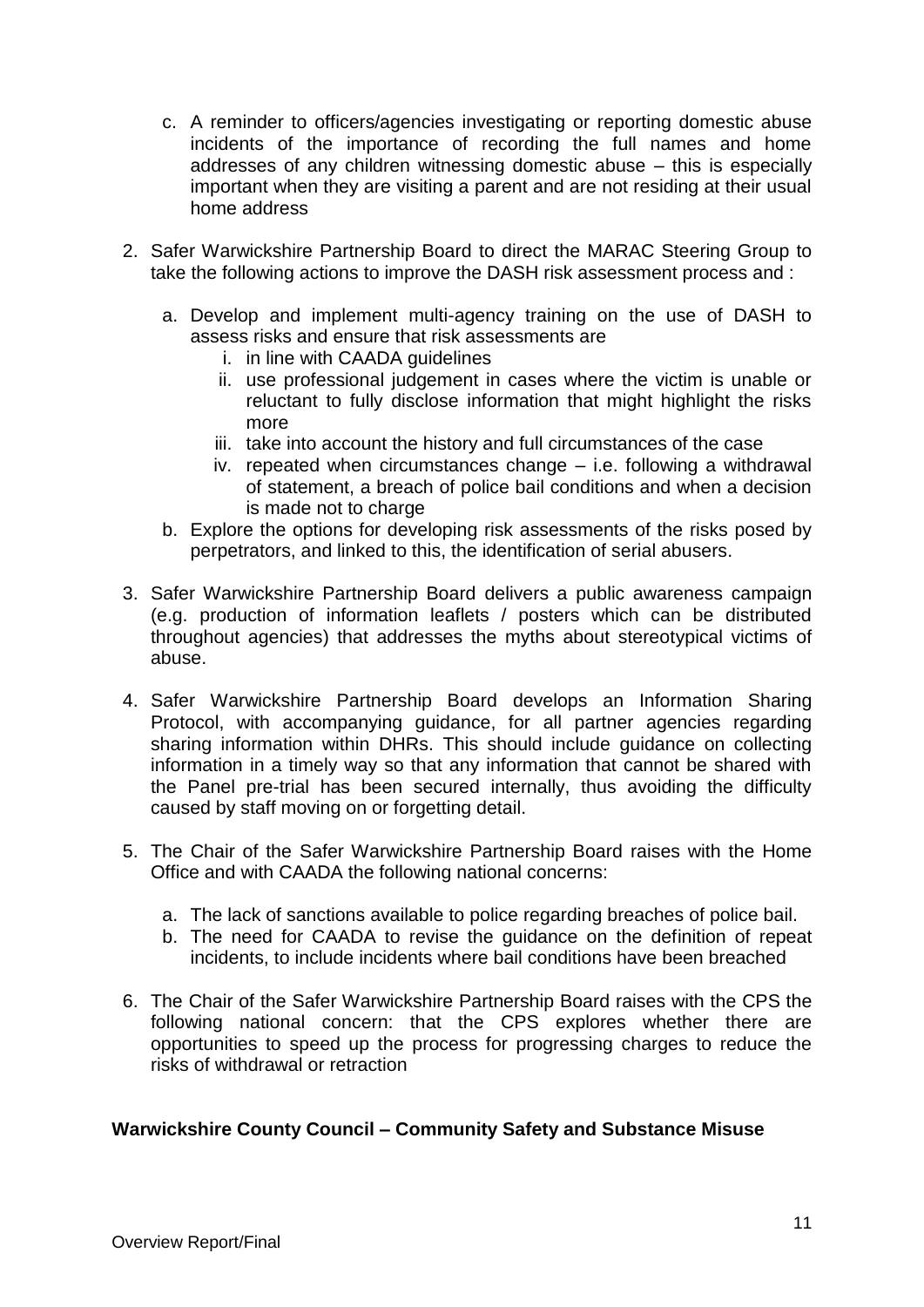7. Warwickshire County Council, as the commissioner of domestic abuse services, completes a review of the IDVA service to ensure that resources are maximised and deployed effectively to adequately support high risk victims across the County. This should include exploring alternative, flexible models of multiagency support. The findings of the review should be reported to the Safer Warwickshire Partnership Board and identify the strategy for managing workload within the context of diminishing resources.

### **MARAC Steering Group**

- 8. The MARAC steering group develops and ensures implementation of an induction programme for new MARAC agencies and representatives to support them in understanding their roles and the requirements of MARAC agencies.
- 9. The MARAC steering group implements the following improvements to MARAC processes and procedures, ensuring that these are all compliant with CAADA guidance and checklists:
	- a. Completes and circulates the revision of the MARAC Operating Protocol
	- b. Completes and circulates the MARAC Information Sharing Protocol
	- c. Improves and re-formats the MARAC minutes template to ensure that it includes:
		- i. Whether the victim is aware of the referral
		- ii. The contribution of each agency
		- iii. Detail of the discussion of the case
		- iv. The rationale of why actions were not pursued
		- v. The risks identified, how these risks will be addressed, by whom and by when
		- vi. Identification of the support agency for the victim to feedback the outcome of the MARAC to the victim
		- vii. That clear SMART action points are included in MARAC minutes following all MARAC meetings to prevent ambiguity.(refuge)
	- d. Clearly defines the role of the IDVA in relation to the MARAC, including the requirement to contact the victim prior to the meeting and to ensure that there is clarity about ongoing contact
	- e. Makes a formal decision regarding the flagging of files, and inform all agencies of the outcome and the procedure for doing so
	- f. Reminds all agencies of their responsibilities relating to attendance, including sending deputies and/or written notes in the absence of the usual representative
	- g. In view of the high number of cases referred to the North MARAC, to split the monthly meeting into 2 (if less than 20 cases referred, the second meeting can be cancelled).
	- h. Completes a feasibility study as to whether a multi-agency web-based database for MARAC cases (e.g. Paloma's MODUS database) would be beneficial.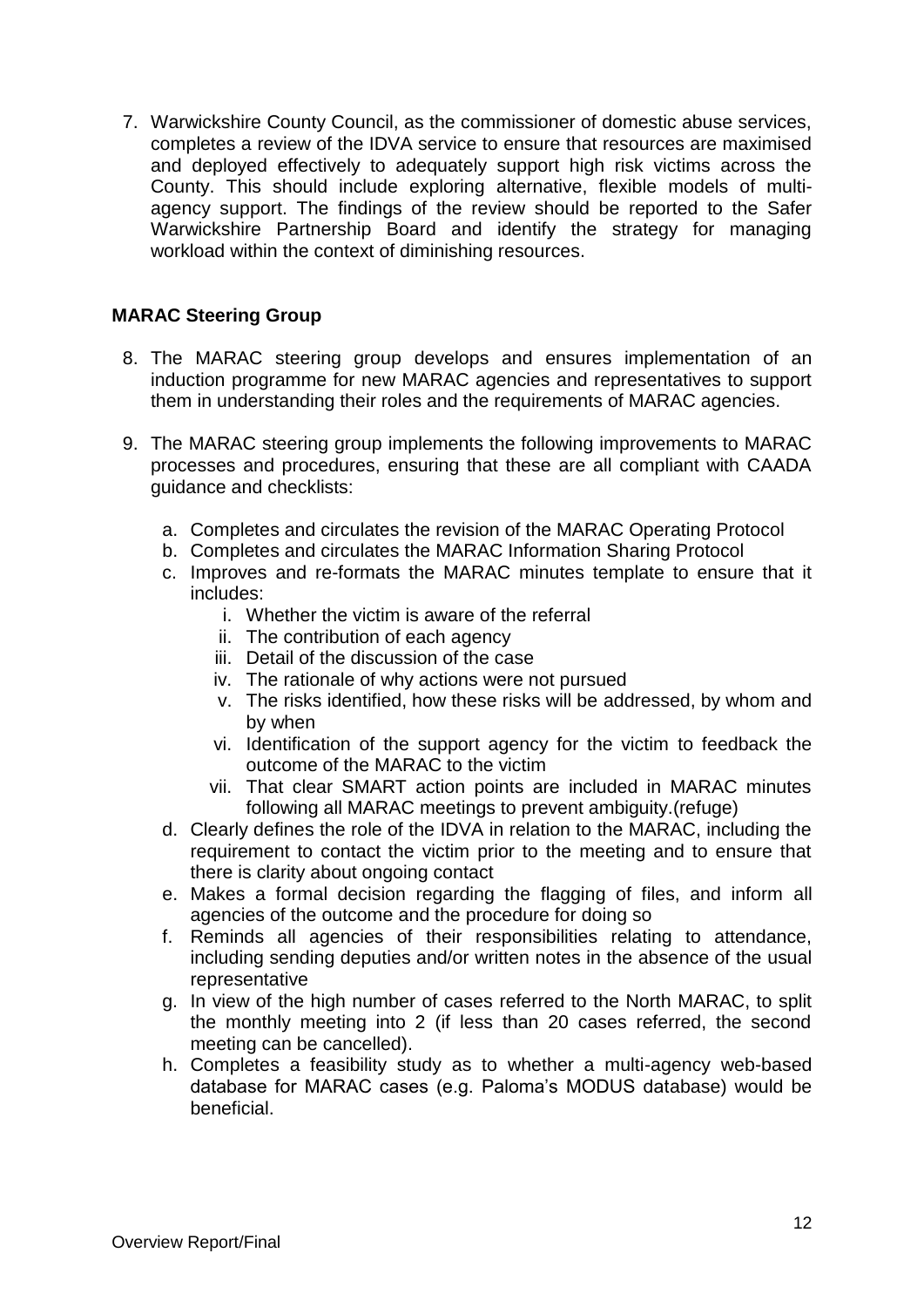- 10.The MARAC steering group develops a robust process for identification of MARAC repeat cases from other agencies along with subsequent MARAC referral, as part of the MARAC Improvement Plan.
- 11.The MARAC steering group ensures that all recommendations of the CAADA Quality Assurance assessment have been implemented.

#### **Warwickshire Police**

- 12.Warwickshire Police review the investigative decision-making process relating to 'high risk' domestic abuse incidents, to ensure that the appropriate level of skill and type of resources and supervision is allocated to each specific Domestic Abuse investigation.
- 13.Warwickshire Police ensure that the findings of the review of the police Referrals & Assessment Unit (RAU), which identified the need for better levels of supervision and processes to facilitate more efficient management of caseloads of staff, has been fully implemented, including:
	- a. Development of a policy that identifies acceptable levels of inputting backlogs dependant on risk level, and that includes a mechanism for reporting when the levels are exceeded.
	- b. Embedding the new process that has already been introduced to actively manage and triage any backlog to identify any case that relates to either a pre-existing or subsequent 'high risk' incident is working effectively
	- c. That the business case to introduce a new structure within the RAU with dedicated supervisory roles has been fully implemented. (This was accepted as part of the new joint policing arrangements between Warwickshire Police and West Mercia Police with new posts to be in place by December 2013.)
- 14.Warwickshire Police share the learning points from the IMR and the DHR as a whole with all police officers and staff using DASH to ensure that the risk assessments are applied with consideration of all available information.
- 15.Warwickshire police ensure that they take positive action to:
	- a. Arrest perpetrators of all alleged crimes relating to domestic violence when the opportunity arises
	- b. Collect all available evidence including at initial call-out to increase chance of prosecution (always assume the victim will not support the prosecution.)
- 16.Warwickshire Police to review the DASH "aide memoire" card to include breach of bail conditions as a high risk indicator

#### **Local Criminal Justice Board**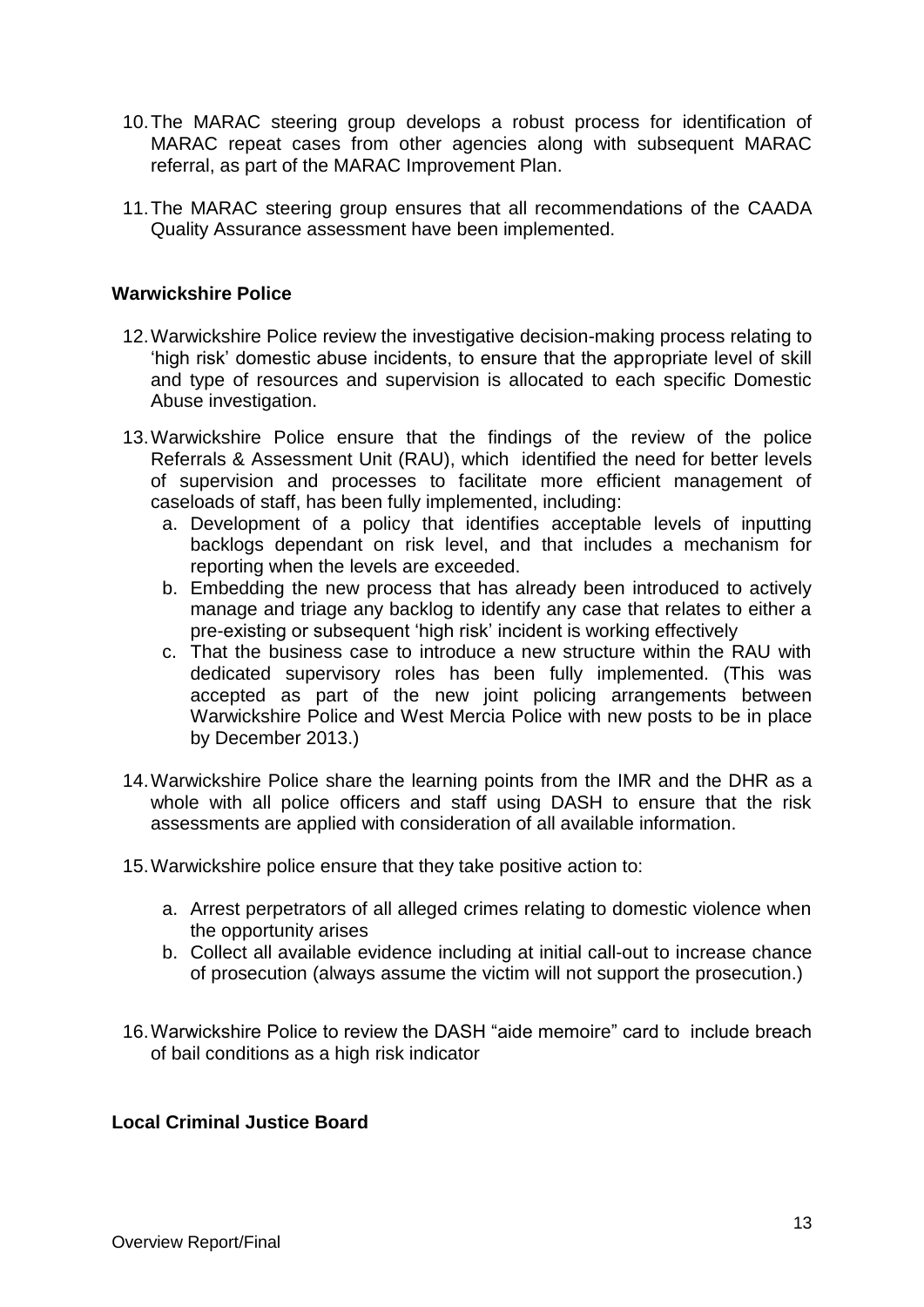- 17.The local Criminal Justice Board to improve the process for completing interagency checks by:
	- a. Considering prioritising resource allocation to the information exchange process
	- b. Liaising with the HMCTS/sentencers to tolerate adjournments for this to take place where it is recommended by the Probation Court Duty Officer

### **Probation Trust**

- 18.The Probation Trust ensures that the actions, set out below, that were agreed in relation to the Serious Further Offence (SFO) investigation have been fully implemented in line with agreed timescales:
	- a. Previous convictions must be used to inform every Pre-Sentence Report risk screening or their absence should be noted and corrected as soon as possible:
		- i. All court duty staff to be reminded of this core practice expectation
		- ii. Take appropriate internal action in relation to the conduct of officers not following procedures
		- iii. Area Office Administrators to review court administrative practice to ensure pre cons are collected and passed to Unpaid Work immediately post sentence
		- iv. Unpaid Work operational managers to be reminded that previous convictions must be checked before risk screenings are signed. Also that in signing risk screenings they are confirming they are satisfied themselves that the information is accurate
		- b. Address the potential for inconsistency and inappropriate judgements in relation to enforcement when offender reporting illness or death of significant others: the Unpaid Work manager to circulate guidance to all operational managers on decision making in relation to this issue.
		- c. Ensure that these requirements are incorporated into new contracts/SLAs with the new Community Rehabilitation Company.
- 19.That information provided by friends and family is shared with the Offender Manager who is preparing post-sentence assessments as this will be of significant help in developing the perpetrator's profile.

### **George Eliot Hospital**

20.George Eliot Hospital develops and implements a Domestic Abuse Policy and seeks multi-agency validation via members of the Review Panel to ensure that the policy is fit for purpose and reflects best practice.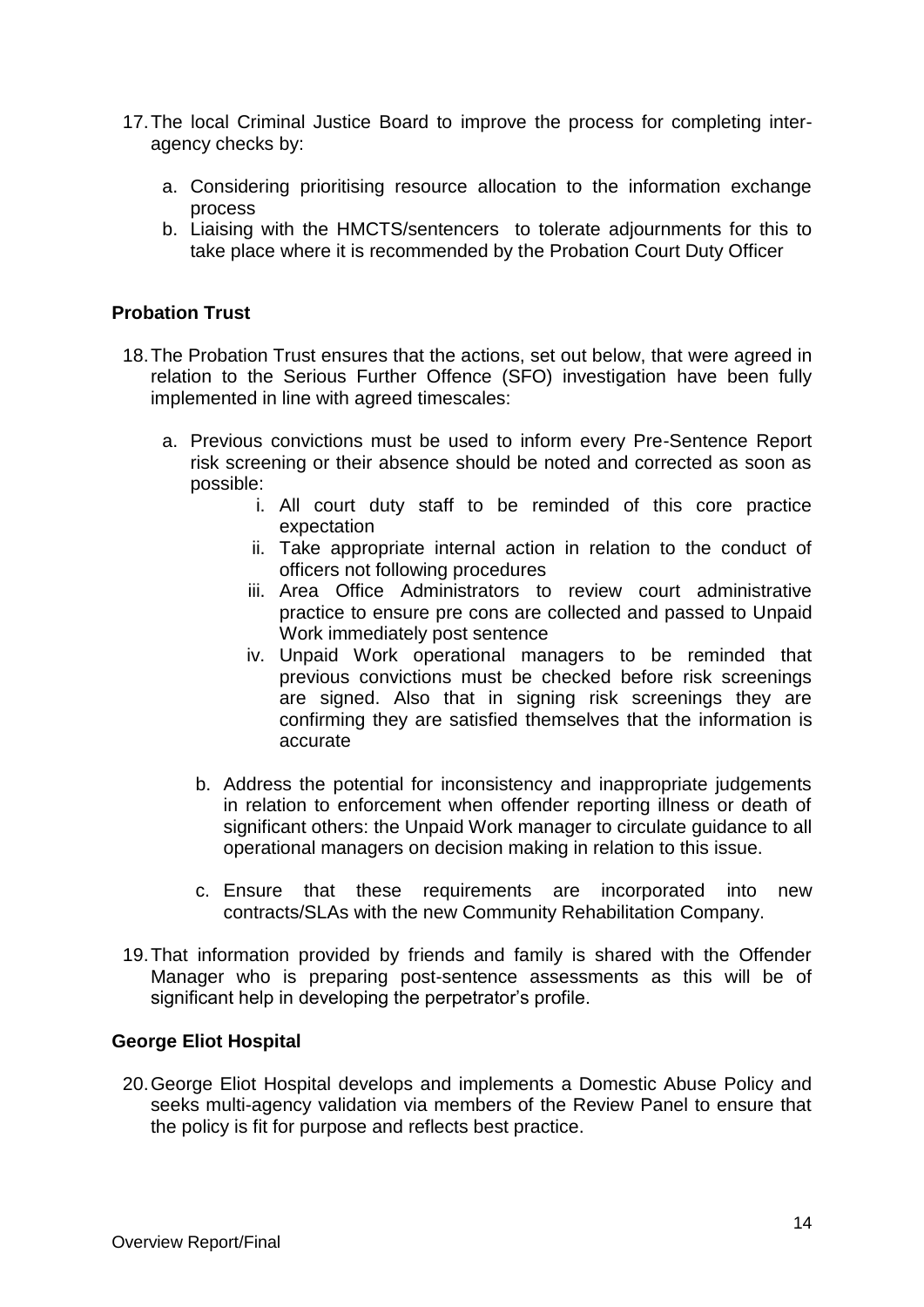- 21.George Eliot Hospital targets front line staff in A&E with specific domestic abuse training to enable them to identify people at risk and initiate appropriate supportive and preventative actions.
- 22.George Eliot Hospital put in place appropriate training for senior managers and ensures that there is effective leadership to support cultural change within the organisation to improve practice in domestic abuse cases.
- 23.George Eliot Hospital puts in place procedures to ensure that correspondence from A&E to GPs is legible and forwarded without delay following presentation of a patient with serious issues such as self-harm, a suicide attempt or abuse.
- 24.George Eliot Hospital to either explore the possibility of an IDVA being based on site, or to put in place a procedure by which A & E staff can contact the on call IDVA.

#### **ALL AGENCIES including Warwickshire Police, Probation Trust, Coventry & Warwickshire Partnership Trust, George Eliot Hospital, West Midlands Ambulance Service, South Warwickshire NHS Foundation Trust, Harmoni, Warwickshire County Council, Nuneaton & Bedworth Council, And Children's Services**

- 25.All agencies disseminate the learning from this DHR and review the recommendations to identify any changes that need to be made to their internal practice or procedures
- 26.All agencies ensure that all 'client facing' staff, particularly those undertaking assessment, complete training regarding Domestic Violence and Abuse (DVA) awareness that is in line with the NICE Guidance (Feb 2014), proportionate and relevant to their role. This needs to include:
	- a. Understanding of indicators of domestic abuse from the perspective of perpetrators and / or victims, and the impact upon victims, particularly children
	- b. Responding to disclosures of domestic abuse including knowledge around specific assessment tools such as DASH, support services available and professional responsibilities.
	- c. Explicitly highlighting domestic abuse issues in the current safeguarding sessions delivered within induction to all staff, and including awareness of how to access specialist advice and support that is available both within and external to the agency
- 27.All agencies review administrative procedures and support within front line services to ensure that correspondence to other agencies is completed within an appropriate timescale.
- 28.All agencies include a link to the Warwickshire Against Domestic Abuse website on their safeguarding website.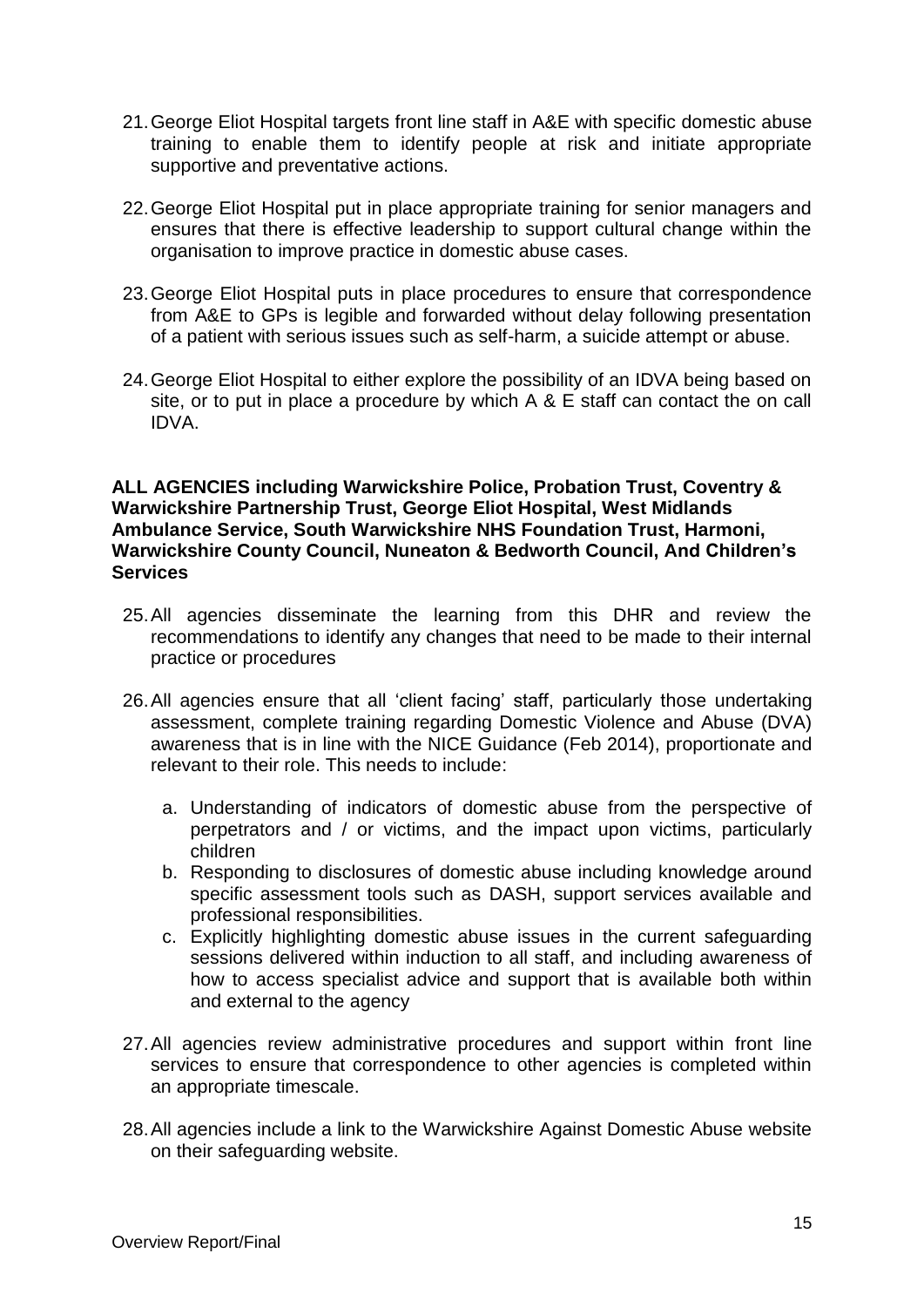### **Warwickshire North Clinical Commissioning Group and Local Area Team**

- 29.The CCG and Local Area Team, as the commissioner of primary care services, ensure through their contractual arrangements that all GP practices are aware of, and complying with, guidance published by the Royal College of General Practitioners (RCGP), Identification and Referral to Improve Safety (IRIS) and CAADA on responding to domestic violence
- 30.The CCG considers commissioning the IRIS project, which is a general practicebased domestic violence and abuse training support and referral programme, based on collaboration between primary care and third sector organisations specialising in domestic violence abuse. The CCG should note that the Department of Health is also funding some roll-out of IRIS through its Innovation, Excellence and Strategic Development (IESD) Fund.
- 31.The CCG and Local Area Team, as the commissioner of primary care services, disseminates the learning from this DHR to all GP practices within the County and request that GP practices implement the following improvements to their administrative procedures:
	- a. When information in relation to correspondence is added to the electronic records a note of the date the information is received must be made in the record.
	- b. To introduce a flagging system for Domestic Abuse history to be recorded on the electronic record system
	- c. GP practices to consult their Software producer for the GP practice IT system to identify if an update to the electronic records system can be made to enable the system to make automatic links of registered patients by address
	- d. Safeguarding and Domestic Abuse training to be completed by all staff at the primary care practice, including awareness of MARAC process.
	- e. To introduce a system to ensure that unreadable & unclear correspondence received is requested in a legible format from the agency sending correspondence and to escalate concerns if a pattern or theme is spotted with an agency.
- 32.The CCG and Local Area Team, as the commissioners of health services, put in place measures to improve the sharing of information between health agencies around domestic abuse and violence, including:
	- a. Disseminating the new Code of Practice on Information Sharing within the NHS, when this is issued by the Department of Health
	- b. Focussing specifically on the context of deliberate self-harm and other mental health assessments within A & E.
	- c. Working with NHS providers to improve communication between services to highlight potential at risk individuals and families so these cases can possibly be picked up using early warning signs, including links to any "frequent flyer" programmes. This applies in particular to communication across mental health, A & E, GP and substance misuse services.
	- d. Reducing delays in sending correspondence to GPs especially related to a serious incident such as attempted suicide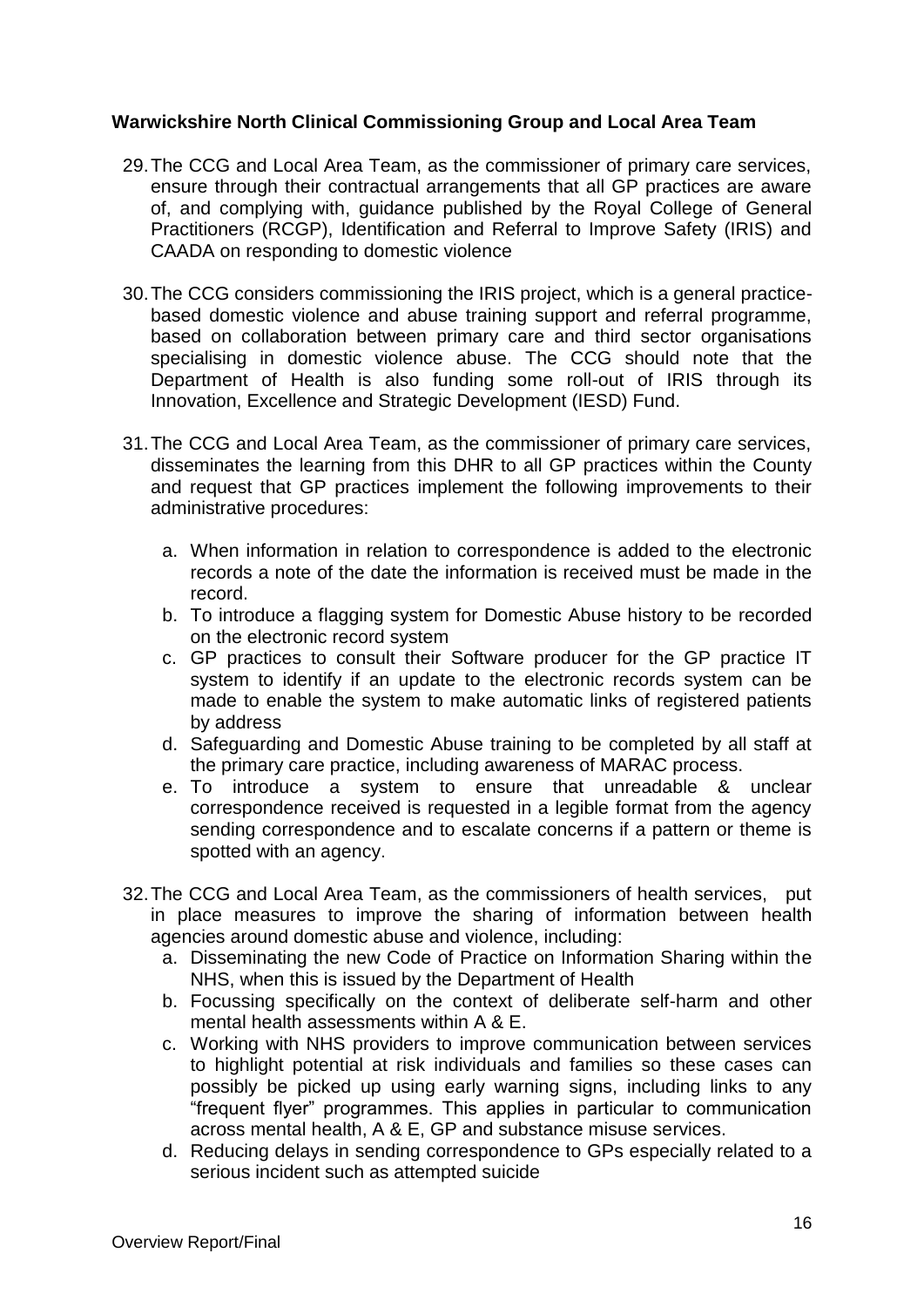- e. Improved clarity for the respective agencies of follow up arrangements following an attempted suicide with less reliance on the patient to make contact for follow-up
- f. To ensure that reduced staffing services over Christmas and New Year or other holiday periods do not negatively impact upon communication to other health and social care agencies
- 33.That the CCG ensures that all NHS providers have a Domestic Abuse Policy in place as a contractual requirement.
- 34.The CCG/Local Area Team circulates information about the MARAC process to all GP practices along with the new CAADA Guidance for GPs.
- 35.The CCG, through the Health Panel, takes action to improve awareness of domestic abuse at a senior management level to ensure better leadership and cultural change across organisations. This could be linked to implementing the NICE guidance which is due to be published in February 2014 and should include embedding domestic abuse in the "Making Every Contact Count" approach to addressing health inequalities.

### **Warwickshire County Council - Children's Services**

- 36.Children's Services ensure and reinforce that Children's Teams follow the existing guidance in respect of referrals where children may be at risk of significant harm and the protocol for Domestic Abuse referrals in a timely manner.
- 37.Children's Services to develop guidance/ process for frontline staff to support them in risk assessing victims when domestic abuse is disclosed by clients/ children. This should also extend to when historic abuse is disclosed by a partner who still has contact with the perpetrator due to child access arrangements.